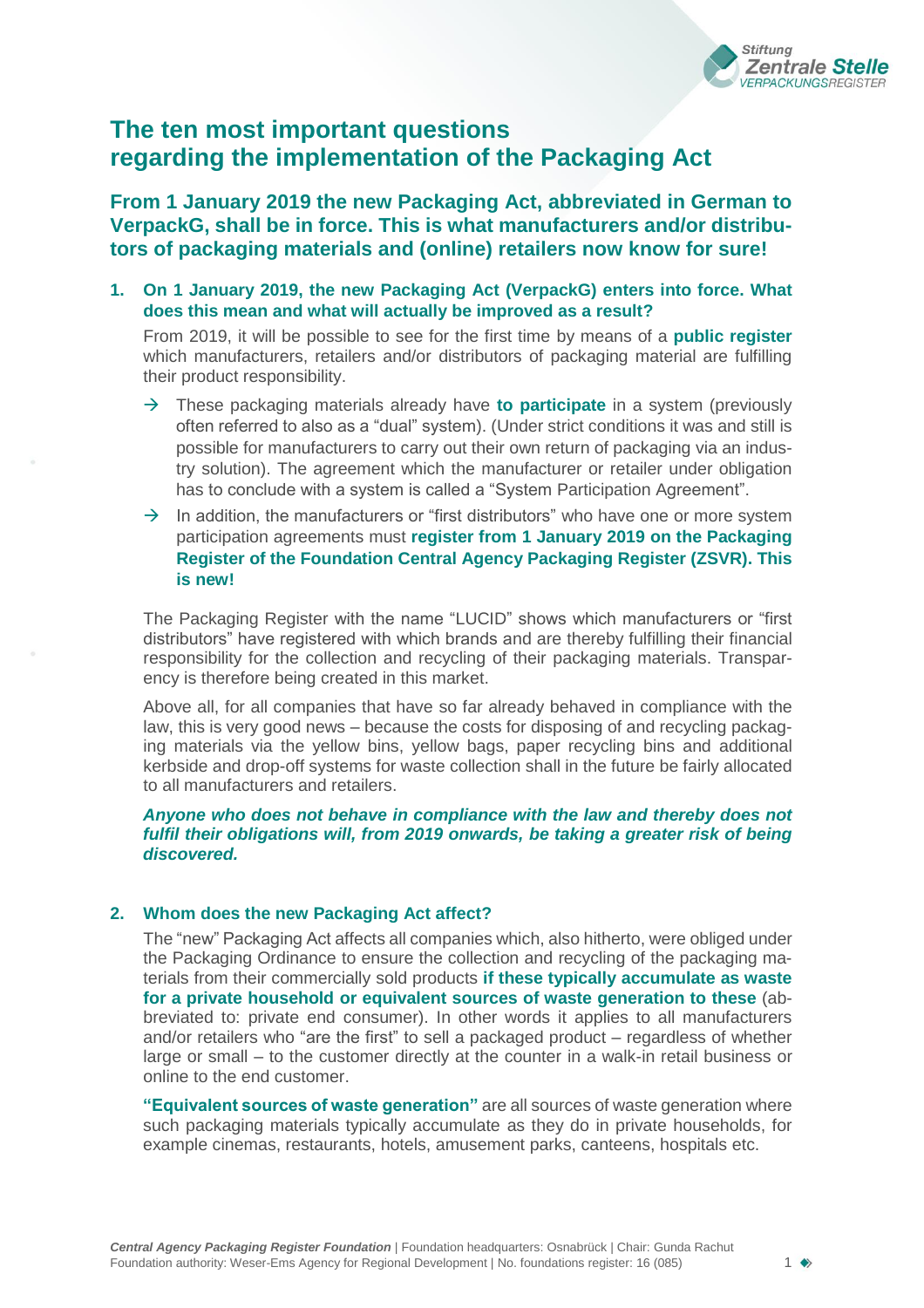

#### **3. Who is under obligation, what needs to be done?**

Whether a direct sale or a delivery to the end consumer: **packaging materials which typically accumulate for the private end consumer** must **participate** in a system **(for the narrowly restricted exemption from participation in what is known as an industry solution,** see note under Question 10) and the "first distributor" must r**Packaging Register LUCID**.

# **4. To what packaging materials do obligations under the Packaging Act apply? Are there differences?**

In the future, manufacturers and retailers will be able to see whether the packaging materials are fundamentally subject to system participation requirements from the Foundation Central Agency Packaging Register (www.verpackungsregister.org) in a **system participation requirement catalogue** and thereby gain greater legal certainty. Alternatively, manufacturers/retailers can, in cases of doubt, submit a request to the Central Agency asking them to classify their packaging. In this case, the Central Agency shall, from 1 January 2019, issue an administrative decision regarding classification as a packaging material subject to system participation requirements.

## **5. What do I need to bear in mind? When does something need to be done by?**

All **first distributors of sales packaging materials subject to system participation requirements,** for the most part the manufacturers of packaged products, must register by **1 January 2019 with the Central Agency on the Packaging Register LUCID** with their master data; here they must state the brand names which they are distributing.

**Registration** is already possible **from the end of August 2018** and has been designed very simply. Important: When registering, the manufacturers and retailers must provide their national identification number, for example the commercial register number, including the European tax number (VAT ID No.). Should this not be available, alternatively the national tax number must be provided. All information listed should be kept ready. The same applies to the brand names of the products sold; these should also be kept close at hand e.g. as a list for registration.

All **data reports to the systems** must each be made in identical form to the Packaging Register LUCID. It is anticipated that this will be possible to do from mid-October 2018.

The most important new developments for large companies include the fact that the declarations of completeness must, from 1 January 2019, no longer be filed with the chambers of industry and commerce but  $-$  also for the 2018 data already  $-$  with the Central Agency.

Specific information on the procedure and content of registration will be available from mid-July 2018 on **[www.verpackungsregister.org](http://www.verpackungsregister.org/)**.

## **6. What else is important?**

From 1 January 2019, the systems are obliged to use the system participation fees as a way of creating incentives for promoting recyclable packaging materials and the use of recycled materials and renewable raw materials. It is likely that, in future, system participation ("licence fee") for packaging materials that can be recycled easily and thus re-enter the recovered substances cycle, and for packaging materials that contain recycled materials or renewable raw materials, will be cheaper.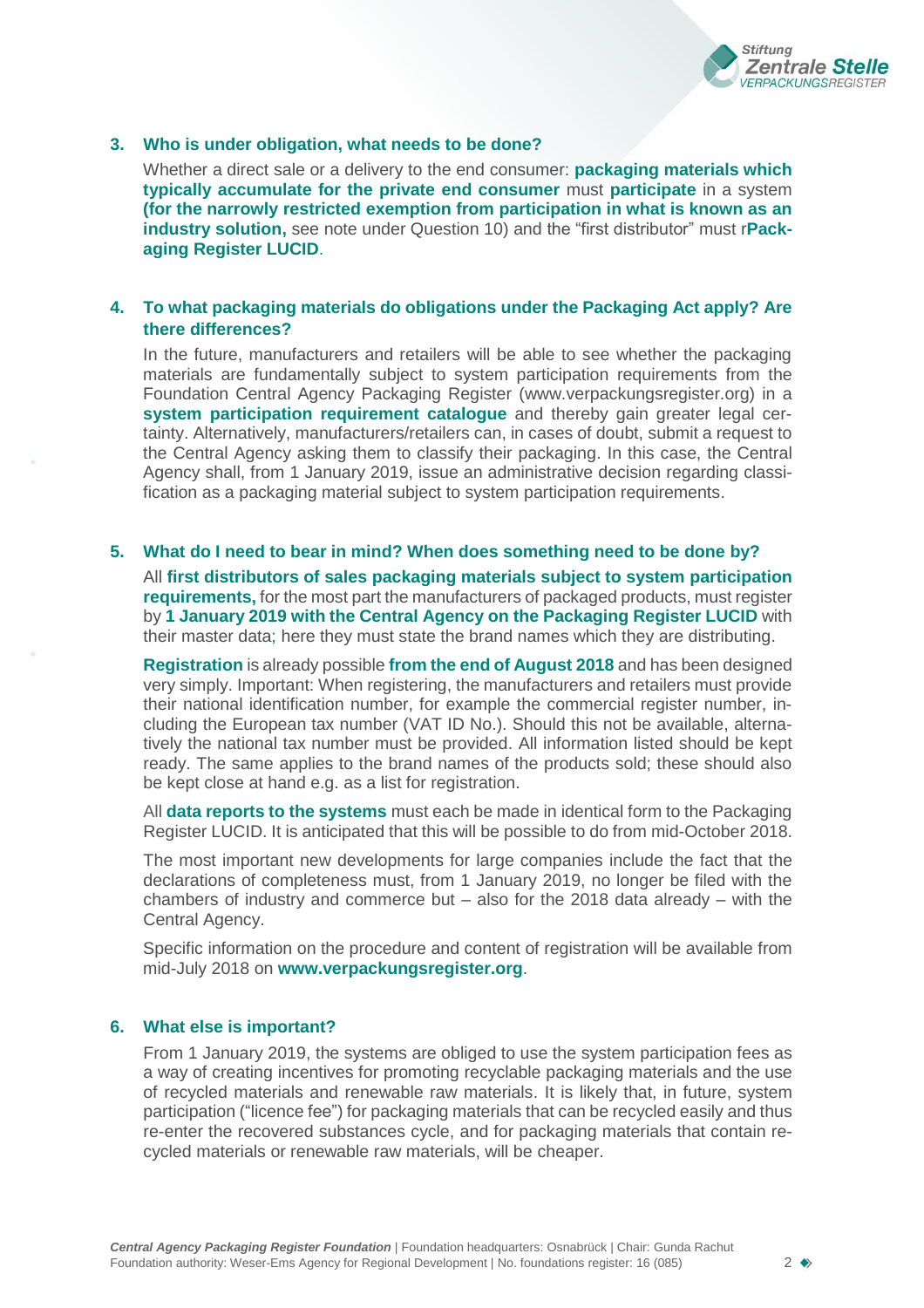

Which **minimum requirements the systems** must take as a basis **when assessing recyclability** are determined by the Central Agency Packaging Register in agreement with the Federal Environment Agency.

# **7. Does the registration involve costs for those affected? Will it get more expensive for the manufacturers or retailers?**

The fewer packaging materials that trade and industry create and the more environmentally friendly they are in their design, the lower the costs for participation in the "yellow bin" or "yellow bags" collection and recycling system and also for setting up and operating additional kerbside and/or drop-off systems for glass and paper/paperboard packaging materials.

Manufacturers and distributors of packaging materials subject to system participation requirements **do not have to make any payment to the register** for registration and data reporting in the packaging register LUCID**.** The costs are met by the systems and industry solutions.

## **8. What happens if I do not register with the Central Agency Packaging Register?**

All companies which commercially market packaging materials subject to system participation requirements in Germany which typically accumulate as waste for the private household or sources of waste generation equivalent to these must ensure that these participate in one or more systems (as appropriate, in defined exceptional cases, dispose of them themselves via industry solutions) and register beforehand with the Central Agency on the Packaging Register LUCID.

Otherwise, there will be an **automatic distribution ban on all packaging materials and fines of up to € 200,000 per case**. Owing to the public nature of the register, manufacturers and/or retailers acting not in compliance with the law must expect those reselling their goods to stop using them as a supplier.

**Enforcement is the task of the federal states (Bundesländer)**. If manufacturers and retailers do not fulfil their obligations, the Central Agency Packaging Register will pass these facts in transparent form on to the enforcement authorities of the federal states.

# **9. What are the roles of the Central Agency Packaging Register?**

The "Central Agency Packaging Register" was set up by legislators for the very purpose of establishing **transparent and fair distribution of disposal costs on the market**. With this purpose in mind, it is responsible for setting up a packaging register. Within a framework tightly controlled by antitrust law, the register for companies and consumers is public with regard to an overview of the registered manufacturers and brand names. By this means, anyone can see who is fulfilling their product responsibility and behaving in accordance with the law.

In addition, the Central Agency has responsibility among other things for monitoring the systems, the industry solutions, the registration of experts and above all also the task of promoting the recyclability of sales packaging materials. As part of this the "Central Agency Packaging Register" has been instructed by law to define a minimum standard which the systems must at least take as a basis for assessing the recycling-compatible design, in order to establish appropriate incentives. Furthermore the Central Agency Packaging Register decides, if requested to do so, which packaging materials are subject to system participation requirements, and is the point of contact for those under obligation when it comes to information or assistance regarding the corresponding obligations in the Packaging Act.